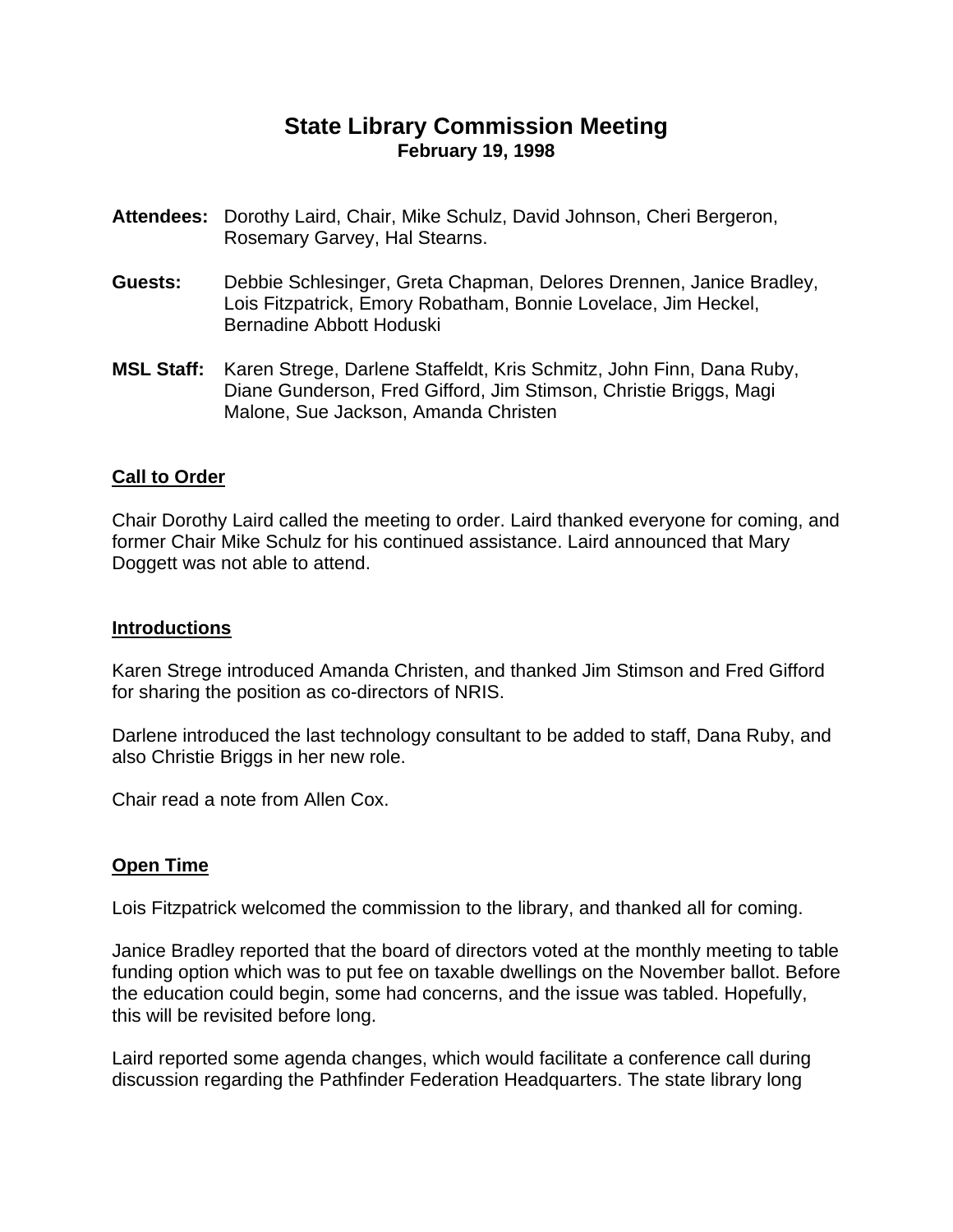**State Library Commission** Page 2 February 19, 1998

range building plan is an agenda addition, and information on that issue was distributed in a separate mailing.

#### **Minutes Adoption**

Strege asked members to consider the issue of keeping audio tapes of commission meetings. She reported that after minutes are transcribed, there is no legal obligation to keep the audio recordings, and noted that after adoption, the minutes are the official record and transcript. Strege asked how long commission members felt was ample time to keep and store past meeting audio records.

Mike Schulz moved adoption of the minutes without changes, and the motion was seconded by Cheri Bergeron. Upon unanimous vote, the minutes are adopted.

Discussion followed regarding the length of time to keep audio tapes, and whether the historical society would want the tapes. Strege will find out whether the historical society wants the tapes. Members decided that tapes should be kept no longer than two years.

#### **Financial Report**

Schmitz reported that we are now halfway through the fiscal year. The LSTA grant award has been received, and allocation thus far was listed in the report. Some of the grant is still uncommitted at this point. Schmitz included a budget statement for the networking consultants, but because they are part of an LSTA grant, it cannot be included specifically in the MSL budget, because the fiscal year runs differently than the state fiscal year.

Schmitz reported that setup costs for consultants could exceed anticipated expense, and we may have to revisit this budget.

Schmitz reported that Program One has had a couple of changes in their revised budget column due to new software acquisitions. Funds allotted by the legislature were not adequate to cover expenses in purchasing and bringing the software online, so the additional funding came from the trust.

Discussion followed regarding requirements for accessing trust money, donor mandates on money, spending guidelines, and long versus short term costs and benefits.

Schmitz reported that another change in Program One involving the networking task force and advisory council, per this committee=s original motions on that LSTA grant. Schmitz noted that the figure on the report is a biennial figure, and currently is being used to fund the Law Revision Task Force. The unused balance will carry into 1999.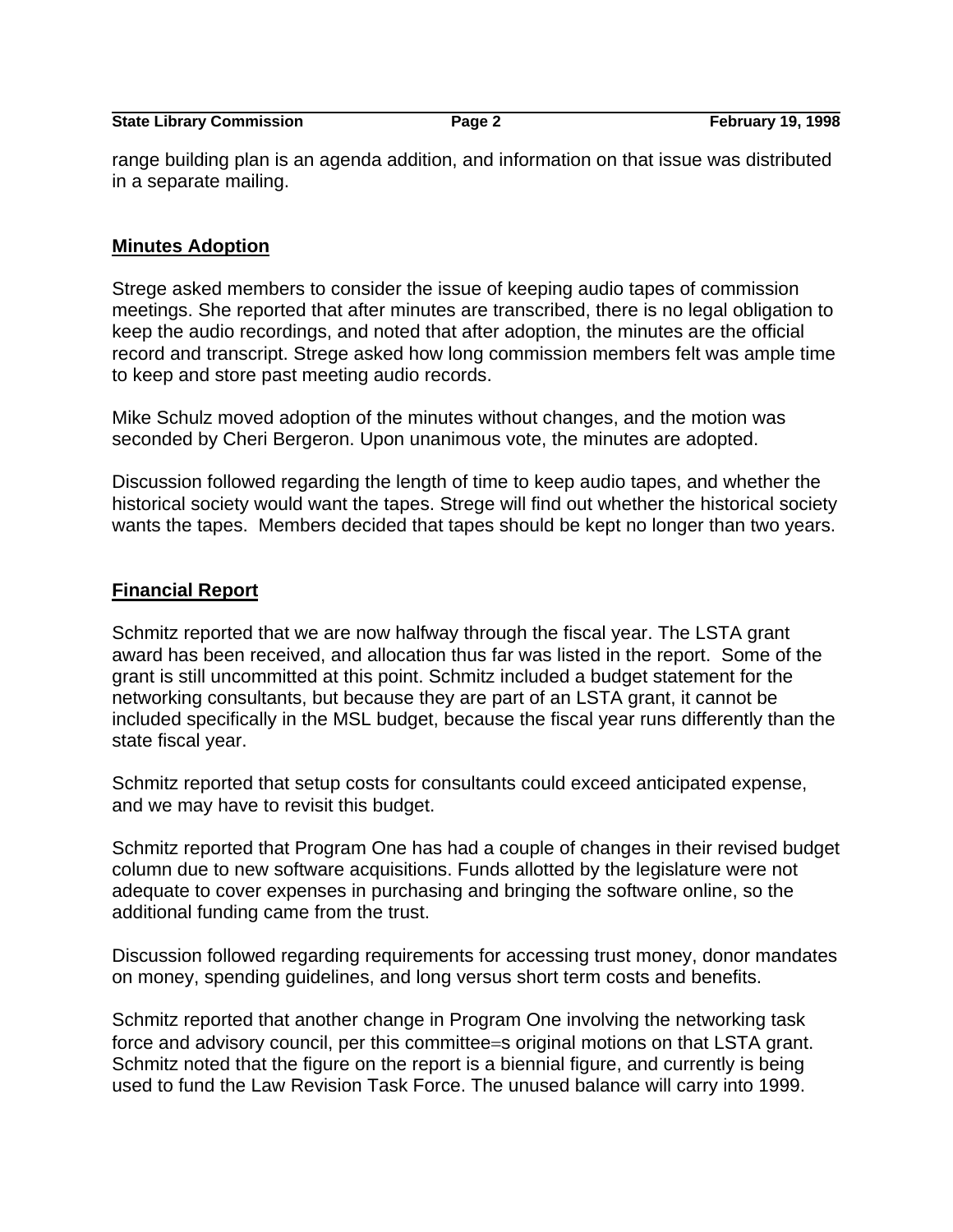| <b>State Library Commission</b> | Page 3 | <b>February 19, 1998</b> |
|---------------------------------|--------|--------------------------|

Schmitz reported that in Program 7 only two new contracts were brought up this quarter, and neither brought in legislative contract authority. The second one was used for the Metadata Coordinator, which is up and running now, after working with Administration=s Information Services Division (ISD).

### **State Library Remodeling and Long Range Building Plan**

Strege reported that remodeling of the State Library began at the end of January. Serrati Construction had been selected by General Services to do the work, which occurs mostly at night and on weekends. Strege reported that most of the work is currently happening upstairs, and the new conference room will be ready by February 26. Work in NRIS should be finished in about three weeks. Strege commended the contractor for their diligence in communication and clean-up after the crew.

Christie Briggs confirmed that General Services has been very good to work with, as well, and the Talking Books have been very minimally affected by the construction.

Strege reported that with all the new changes in the library, the staff would like to have a party and considered a casual potluck. However, the next commission meeting takes place during National Library Week, and Strege suggested that the commission consider a more formal open house, and invite the governor, perhaps to proclaim National Library Week. Strege agreed to start arranging the open house.

## **Long Range Building Plan Proposal (LRBP)**

Strege reported that the Department of Administration changed the deadline for applications from March 1 to February 20. MSL spoke with Larry Fasbender in the Attorney General=s office. Both agreed that adding a partial third floor to the building is a high priority. Both will designate this as a number one priority for the for the next legislative session. This letter will go to General Services Division (GSD), Strege reported, and placed on a priority list. After prioritizing, GSD will let parties know of their standing on the list, and allow some refinements and adjustments.

Discussion followed regarding the impact of the current remodeling project on the long term building initiative, building appearance after addition of third floor, and amount of square footage to be gained by each agency.

Schmitz reported that the insurer is discussing increasing the fees by approximately \$15,000 per year, because of the lack of sprinkler system in the building. Sprinklers would have to be installed throughout the entire building, and would cost \$240,000 to install it.

## **NRIS Advisory Council**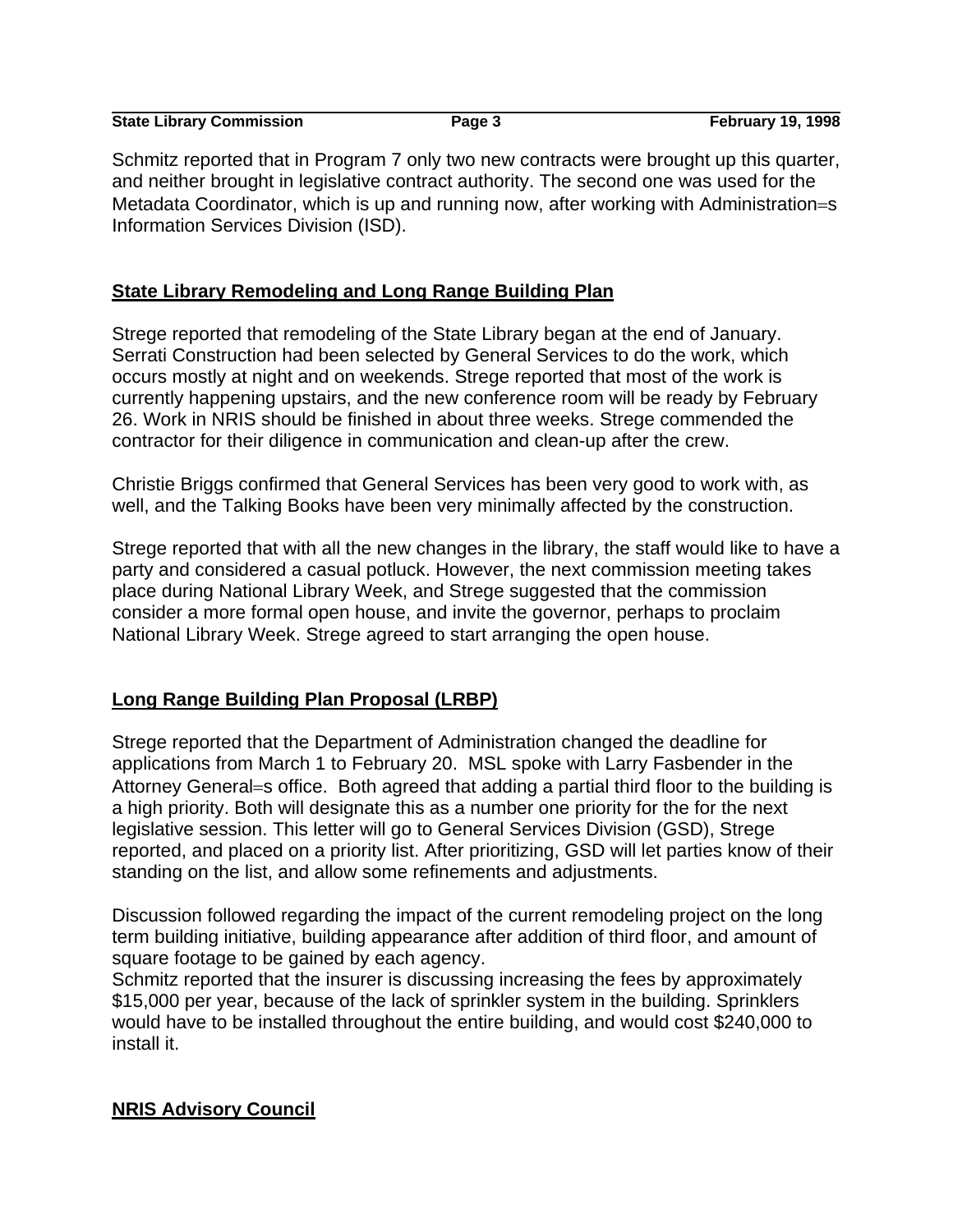**State Library Commission 2008 Page 4** Page 4 February 19, 1998

Bonnie Lovelace reported that a special meeting was held in January to discuss the budget. Lovelace noted that the RIT funding is projected to have a \$1.5 million shortfall, which will affect NRIS. The council made a list of recommendations that were given to Karen to consider, however, it was important that Karen be allowed to act as a director, and make decisions as an agency director.

Strege noted that the meeting was very productive, with the focus on the value of NRIS and how to fund it. Still in progress are decisions, and a plan, however, the consensus was that NRIS should have stabilized funding.

### **Federation Coordinators**= **Report**

Delores Drennen reported that the Federation Coordinators met the previous day, and her report is written from events that transpired in that meeting. Drennen noted that a number of things were discussed, including making the LaserCat subscription available at a reduced price, the report of the Law Revision Task Force regarding presentations at the legislature, the Networking Task Force, and other related issues.

Drennen reported that the South Central Federation members will make adjustments due to the change in headquarters. The first draft of library standards will be ready at the federation meetings, and the next draft will be ready for the MLA, giving a six month calendar for finalization of those standards.

Drennen reported that the next Federation Coordinators meeting will be in Whitefish on August 11, and thanked Dana Ruby for his assistance in converting and printing the document needed for this report.

## **Federation Plans of Service**

Staffeldt reported that she is currently working with federations on their plans of service, which will be ready for review in April. Staffeldt noted that there will still be ample time for decisions to be made, and appeals within the process, if necessary.

### **Reports from Technology Consultants**

Magi Malone reported that she is currently working on two main projects: LSTA Internet connectivity and the E-rate, in addition to keeping in touch with the South Central and Sagebrush Federation libraries.

Discussion followed regarding the most exciting part of the job, percentage of time spent working with libraries (50%), and the E-rate workshops taking place.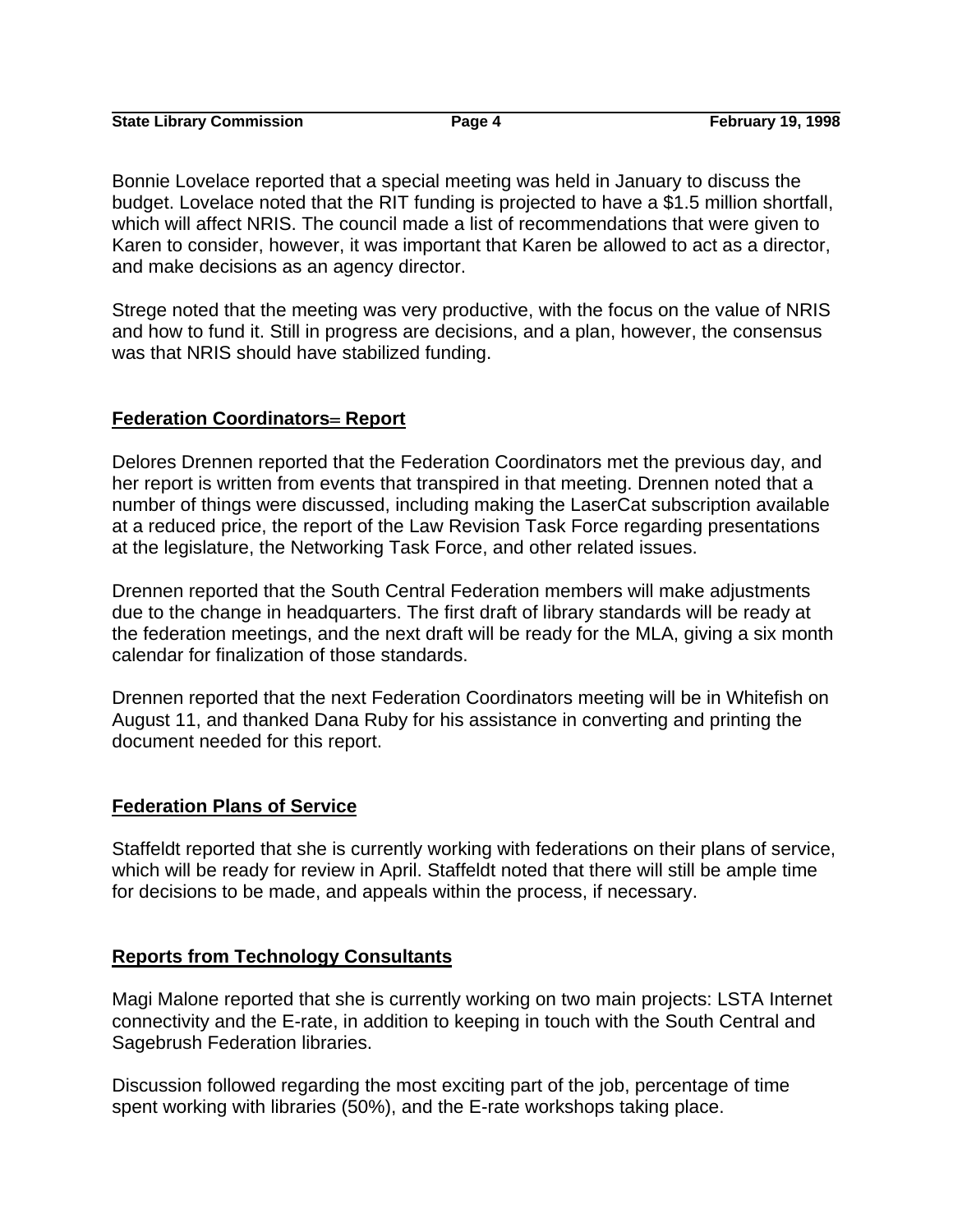**State Library Commission Commission Page 5 February 19, 1998** 

John Finn reported that he has been involved in choosing a new vendor for the Montana Access Project, and that the committee is prepared to make a recommendation. Finn reported that three vendors were interviewed, and all three went well. Because MCN had the best presentation, services, and prices, the recommendation will be to award the contract to MCN.

Dana Ruby reported that he has visited a few libraries and got to meet some of the other librarians. Ruby has been making calls of introduction, and has been trying to find out information about current usage of LaserCat. Ruby hopes to travel more, and will be attending the E-rate workshops with Malone.

Discussion followed regarding which federations Ruby is serving, percent of time spent with libraries so far (25%), and whether all the consultants need to attend each commission meeting.

## **LSCA/LSTA Projects Update**

Sue Jackson gave an update on the efforts of the Sheridan public library to remodel their building, and reported that bids would hopefully be out by March 1. At the Dillon City Library, the representative from the State Historical Preservations Office seems hesitant to change the building, but has given preliminary approval for remodeling, and saw no adverse effects on the building. One problem, Jackson reported, is that the grant will not be awarded until the final plans are approved and the historical preservation approval is secured, but the board is reluctant to spend the money for plan finalization without guarantee of the grant receipt.

Jackson showed members a copy of the LSCA final report, and encouraged interested members to look through it.

Jackson reported working with Malone to prepare a letter of invitation and application for the Internet connectivity project. The deadline has closed for applications, and 22 of the 30 libraries are interested in participating.

Discussion followed regarding those libraries declining to participate, whether the preservation office required any major changes, and past difficulties with modifying historic buildings.

## **Networking Task Force**

Strege reported that none of the recommendations are in final form, but felt that the commission should know the idea of each being drafted. The task force=s next meeting will take place in March.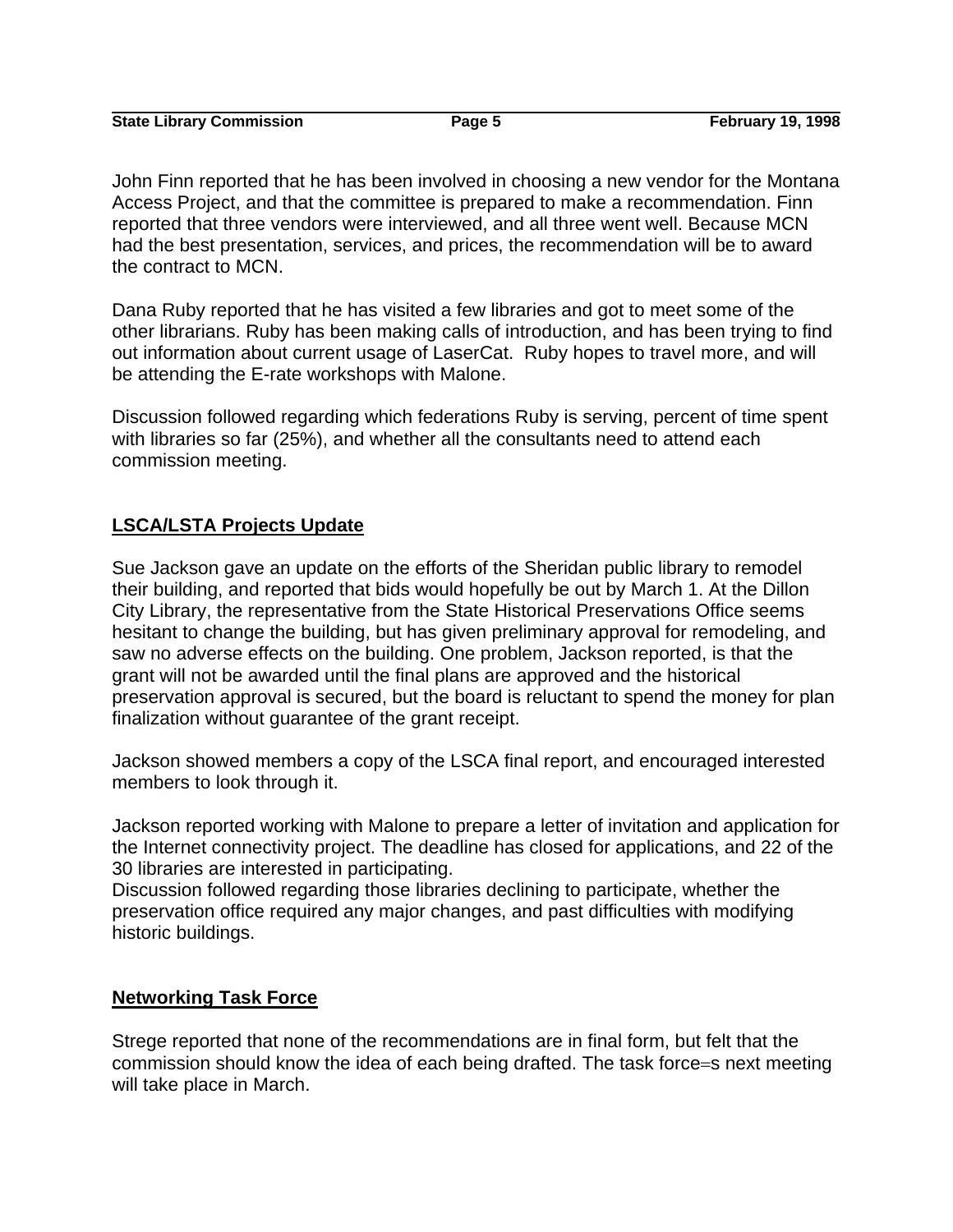| <b>State Library Commission</b> | Page 6 | <b>February 19, 1998</b> |
|---------------------------------|--------|--------------------------|

Strege noted that the proposed changes in ILL reimbursements may be able to be done by administrative rule. Currently, reimbursement is made quarterly through the first three quarters, and the last quarter distributed by dividing the money remaining by the number of transactions. Strege reported the difference in funding under the proposed new reimbursement.

It was noted that ILL statutes would need to change if some types of loans were made ineligible.

Strege reported that the survey results are being compiled, and many are interested in a statewide subscription to an electronic periodical index. The MSL is considering including this in the EPP process.

### **Commission Goals**

Schulz reported that the Commission has crafted three draft mission statements, which will be combined into one complete mission statement. Although it is not being released yet, the Commission feels positive about the drafts, and began to define a direction for the Commission.

Discussion regarding methods of collecting feedback, potential for holding a working meeting, and the importance of keeping the document current and applicable.

### **Special Request to Address the Commission**

Hal Stearns distributed a guide of Lewis & Cark=s Montana Journey pamphlets. Stearns reported that the information is going to be part of Montana curriculum, and encouraged members to get involved.

### **Federation Plans of Service**

Laird noted that the commission has already accepted the resignation of the Great Falls Library as the Pathfinder Federation Headquarters. Strege reported that the Havre Hill County Library is interested in becoming the new headquarters, and referred members to her memo recommending acceptance of Havre Hill as the new headquarters. Bonnie Williamson joined the meeting via conference call.

Discussion followed regarding whether the library will re-evaluate after one year and the kind of staff available in the library.

Bergeron moved to accept proposal for Havre Hill to be federation headquarter for one year. The motion was seconded by Garvey, and the motion passed unanimously.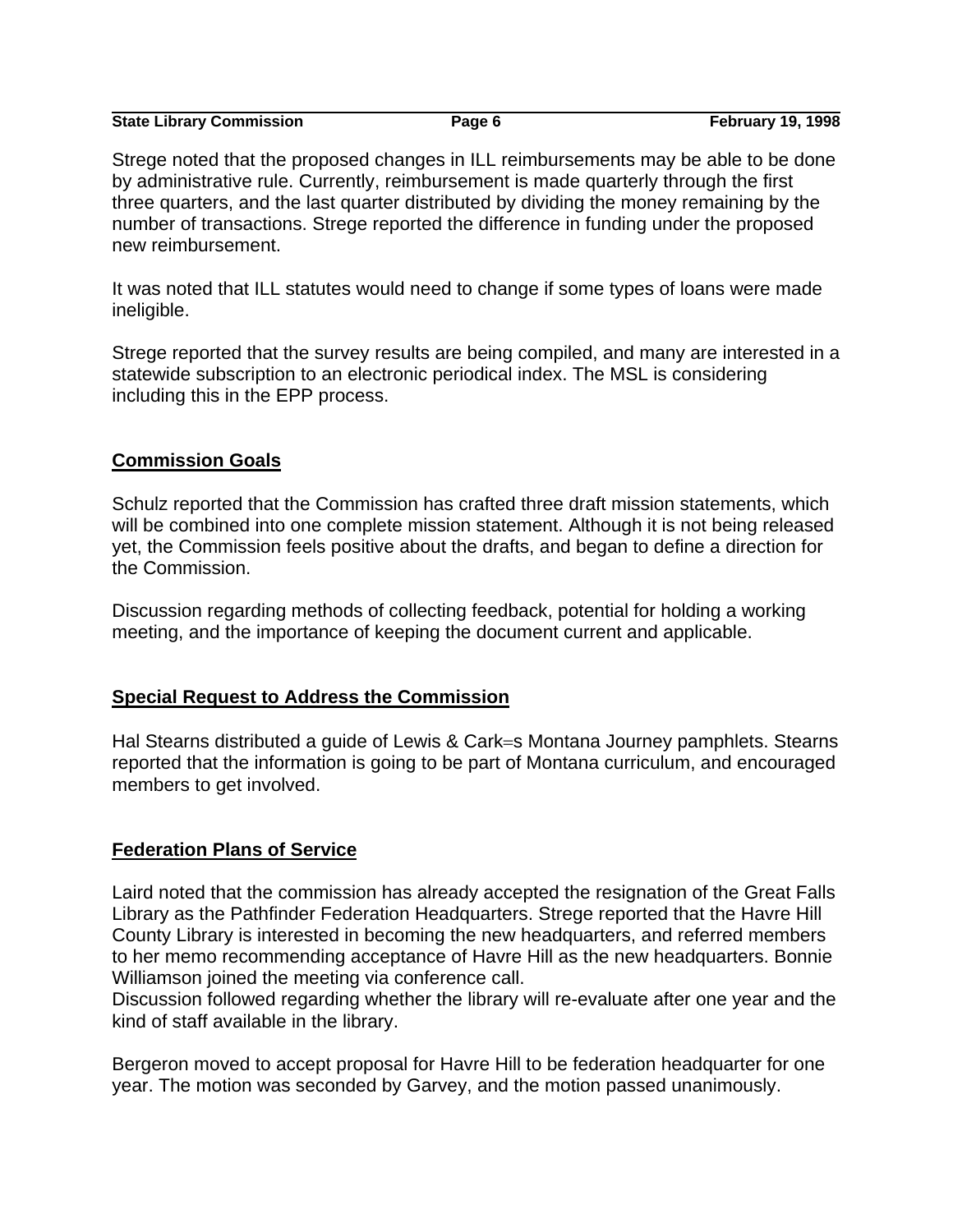### **Review of Commission Policies**

Strege distributed copies of a draft policy seen earlier by the commission, which resulted in a request for a book of all commission policies. Strege noted that with the resignation of the past administrative assistant, MSL had not ample time to construct such a reference, but noted that this book is a priority and will be presented by the April meeting.

Strege reported that the draft policy concerning library federations was put out on Wired MT, and received a few comments, but specifically noted that Abiennial≅ means every two years, and suggested changing the lanuage to Asemi-annual≅ to reflect true intent. It was suggested that spending and dispersement of federation funds might be clarified more, but we have no recommendation on that. In addition, the definition of Alibrarian≅ was requested.

Discussion followed regarding the number of librarians with MLS degrees, commission policy, spending and disbursement of funds, whether a change in statutes would also be required, alternative language suggestions, concern regarding profession devaluation without requirement of an MLS.

Members began to discuss the comment regarding the disbursement of federation funds. Discussion regarding potential language followed, and it was agreed that Strege should work on this issue more.

## **Law Revision Task Force**

Strege reported that the task force is not ready to make recommendation for statute changes, and that the group is looking at how the rights of minors are protected in statute. Strege reported that a subcommittee has been appointed, consisting of Bill Cochran, Karen Strege, and two attorneys who will look at it on a *pro bono* basis to help with research and review for legal content.

Strege reported that she had drafted changes to part of the Montana library laws that deal with elections for library levies, and noted that currently, libraries can only ask for an election for a one year period if they want to exceed their statutory maximum. The task force will look at what Strege has drafted.

Strege also drafted some law establishing ways for communities to create district libraries, and this draft will be reviewed closely by the Law Revision Task Force. Laird noted that due to scheduling conflicts, another commissioner will need to attend the task force meeting on behalf of the commission.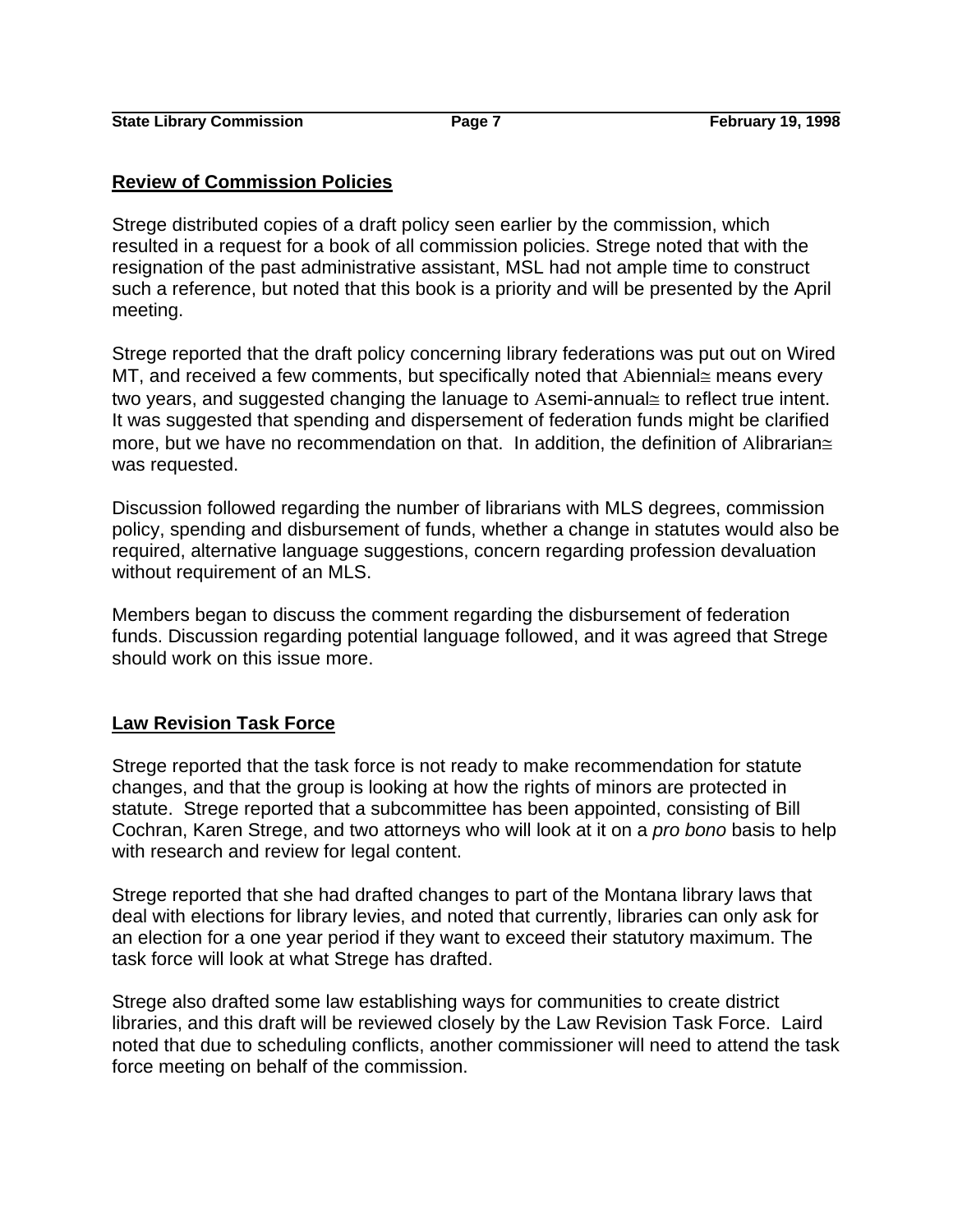## **WLN**

Staffeldt reported that at the WLN meeting, attendees were excited about Blackwell=s table of contents for books added to collections, and started a new group to look at cataloging. The next board meeting is May 8.

# **MLA**

Staffeldt encouraged members to attend as many events as possible, and noted specifically the group on Government Affairs. Staffeldt reported members of MLA will be encouraged to talk to two people in their respective communities who do not currently know about the library and its services. Staffeldt noted that there is an update on the State Library on Friday, May 1, and one of the commission members should be there to speak.

## **Standards**

Strege distributed two letters and a table of standards of other states. Strege reported that some conference calls have been held to discuss and revise the standards. The call participants have made good suggestions and participation has been high.

Strege reported that she is fielding a number of questions from various venues regarding standards.

Strege summarized the table of state standards, noted that only 22 states have responded to her request for information as of yet, and confirmed that a revised version will be provided to commissioners at the next meeting.

# **ALA Legislative Day**

Strege reported that she plans to attend, and asked which commissioners plan to attend.

Laird noted that the events take place in Washington, D.C. and are scheduled for the purpose of lobbying legislators on the importance and issues of libraries, and encouraged those interested to attend.

## **E-Rate**

Malone reported that in early December, she attended an E-rate workshop in D.C. Malone reported workshops have been scheduled for each federation and that after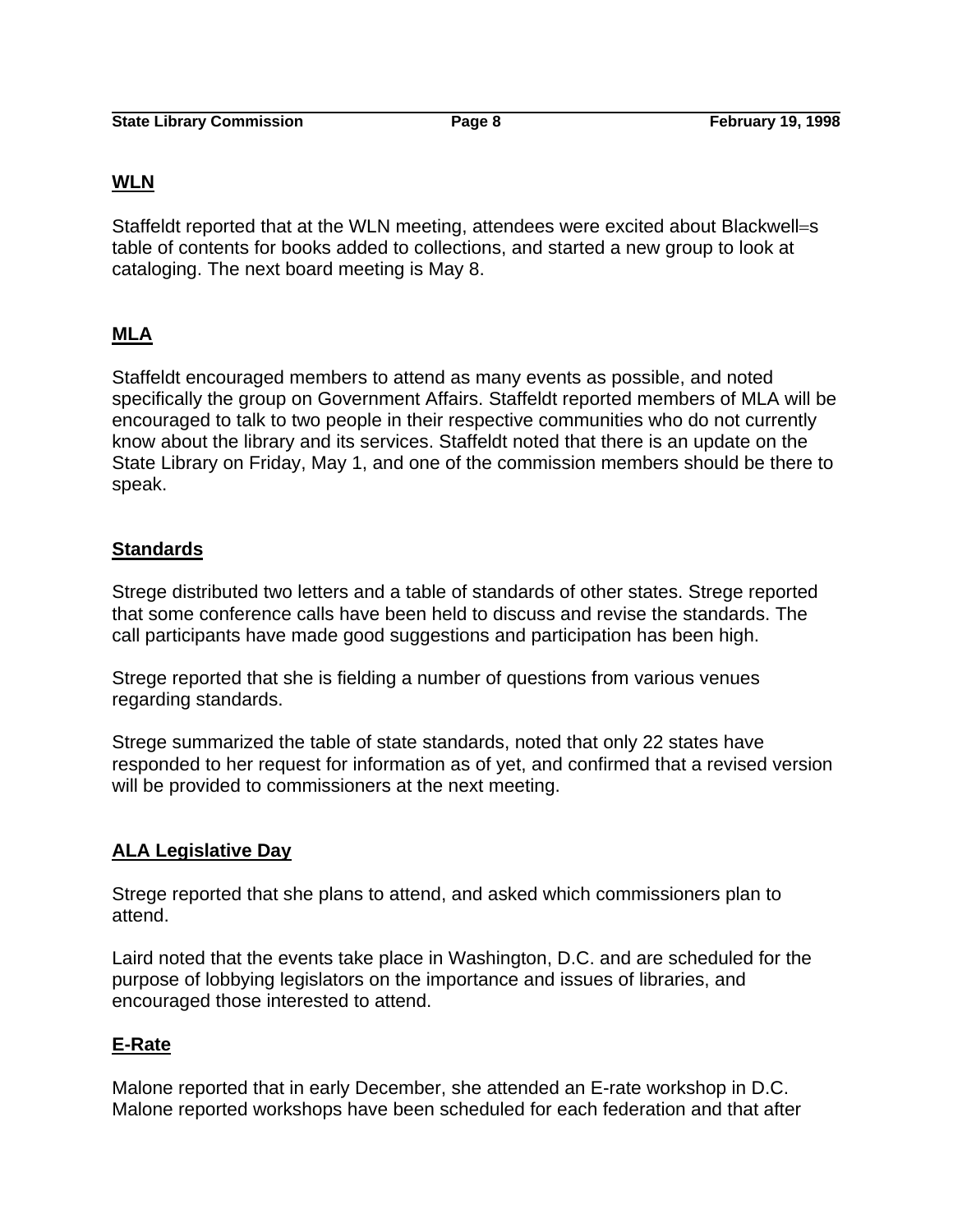**State Library Commission Commission Page 9 February 19, 1998** 

talking to a US WEST representative, MSL is getting rave reviews on their education. Malone explained that two forms must be filled out, and gave the Internet sites at which the forms can be filled out:

[www.slcfund.org], [neca.org], and [eratehotline.org].

Strege reported that some legislators are critical of the E-rate program, and even our own Senator Burns has expressed concerns regarding bureaucratic waste. Strege noted that it would be a disappointment if the issues got defeated based on these allegations rather than on the basis of how this will help schools and libraries. Strege suggested speaking with Senator Burns on the importance of libraries and schools before the ALA day in Washington.

# **Action Items**

*Financial Report* Garvey moved to approve the second quarter financial report. The motion was seconded by Schulz and carried unanimously.

*State Library Long Range Building Plan* Schulz moved to authorize Strege to support the addition of a partial third floor of the state library. Bergeron seconded the motion. The motion was clarified to read as follows: Approving the third floor addition and authorizing the State Librarian to sign the letter to Bill Bayless. The motion carried with no opposition.

*Federation Policy* Postponed, pending review of revisions and additions.

## **Library Literature Sample**

Strege noted the article about the Stearns family=s donation of shelves to the library, and the passing of Alma Jacobs.

## **State Librarian**=**s Report**

Strege reported that after the December meeting, Allan Cox resigned to go into private business, and that within a week of retiring from MSL, Sandra Jarvie had a part time job. Mary Jane took another position in state government. Strege reported that MSL currently has the NRIS Director, the Network Administrator position, the Volunteer Coordinator position, and two GIS Programmer Analyst positions open currently, but MSL has high hopes of being fully staffed soon.

Strege noted that Staffeldt has been promoted, and Briggs has been promoted to Jarvie=s vacated position.